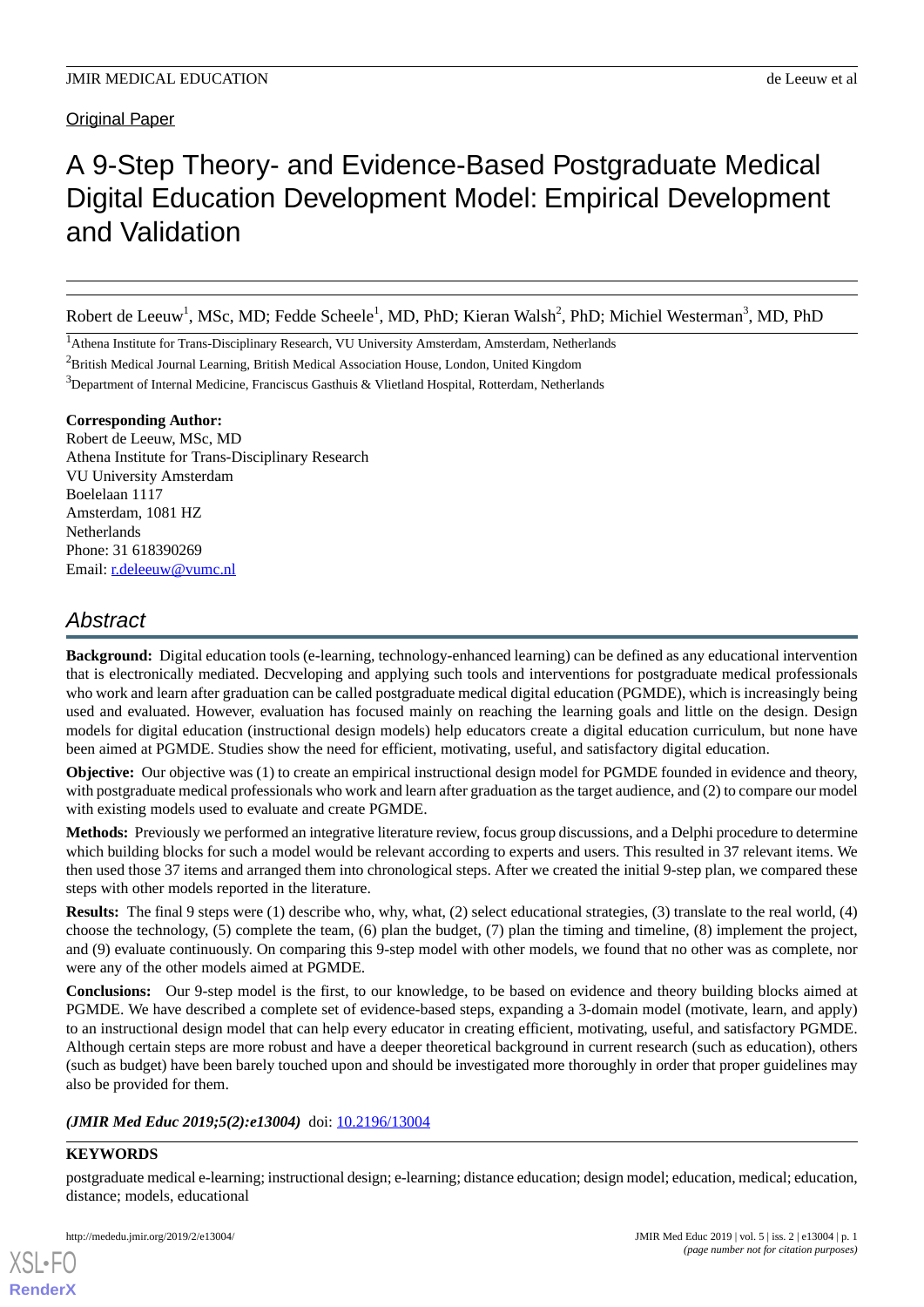# *Introduction*

#### **Background**

Medical educators have the responsibility to promote learning and create interventions and innovations to effectively help students develop proficiency in a broad spectrum of competencies [\[1\]](#page-8-0). One way of achieving this is by using digital education instruments, sometimes called e-learning or technology-enhanced learning. Digital education instruments can be defined as any educational intervention that is electronically mediated [[2\]](#page-8-1). Some of these digital education instruments are theoretically grounded and are evidence based [[3,](#page-8-2)[4](#page-8-3)]. Studies have shown that digital education tools are at least as effective as other methods of training in psychomotor and nontechnical skills [[5\]](#page-8-4) and that the benefits are unparalleled accessibility and no time or location restriction [[6\]](#page-8-5). However, there has been no consensus about the added value of digital education [[2\]](#page-8-1). We postulate that this is partly because the focus of most studies has been on the learning goal (whether the learner achieved the curriculum goals or not), whereas we believe that the scope of outcomes should be broadened [[7\]](#page-8-6). Our recent review showed that, apart from effectiveness, 4 other important aspects are looked at in postgraduate medical digital education (PGMDE): efficiency, motivation, usefulness, and satisfaction [[8\]](#page-8-7). It is obvious that digital education has to be effective as well: learners must achieve the learning goal. But when evaluating digital education, aspects apart from the learning goal should be taken into account.

The abovementioned evaluated aspects depend on the content, but also on the instructional design (ID). In 1974, Snelbecker introduced the term "instructional design" as a link between the science of how people learn and daily practice as a process for designing instruction based on empirical principles [[9\]](#page-8-8). Kemp et al described ID as a systematic method to manage the instructional process effectively so as to ensure competent performance by students [[10\]](#page-8-9). In 2002, Merrill provided a very useful overview of various ID theories and models, concluding that they all shared a series of first principles, although no one theory or model included all principles. Differences can be based on different theoretical insights or in the details following the first principles, depending on, for example, the target audience [[11\]](#page-8-10). Several such models are available to help experts in their quest to create, implement, and evaluate a digital learning experience [[12\]](#page-8-11), but none to date has aimed at PGMDE. Most models have been directed mainly toward educators, using abstract terms and theories that might not be useful for content experts with little educational experience.

#### **Objective**

 $XS$  $\cdot$ FC **[RenderX](http://www.renderx.com/)**

Previous literature has suggested that aiming an educational intervention at a specific target audience is most effective [[13\]](#page-8-12). In line with this, we postulated that ID models should also be targeted as specifically as possible. We aimed this study at postgraduate medical professionals who work and learn after graduation. Arguments for such a specific target audience can be that adults might have different learning goals, working professionals might have specific motivational needs, and medical graduates might have a unique combination of clinic

work and learning by doing [[14](#page-8-13)[-16](#page-8-14)] With this study, we aimed at providing a stepwise ID model for anyone planning to create PGMDE, to help them cover all important steps based on theory and current evidence.

# *Methods*

Intervention mapping is a process for developing theory- and evidence-based health education programs [\[17](#page-8-15)]. Analogous to the method of this model, we used our previous work to determine quality indicators, describe a working model, and compare that model with other available ID models.

#### **Quality Indicators**

To create a specific ID model, we started in 2016 with an integrative literature review to evaluate which indicators, determining quality in PGMDE, were already available [[18\]](#page-9-0). We searched a series of databases (PubMed, Web of Knowledge, CINAHL, PsycINFO, and Education Resources Information Center) and reviewed 11,093 articles. Ultimately, we used 36 relevant articles to gather 72 specifications that we found to be important for PGMDE. We divided these specifications into 6 domains, based partly on the International Organization for Standardization standard ISO-19796 [[18,](#page-9-0)[19](#page-9-1)]. We called this the postgraduate medical e-learning model (postgraduate MED model). These domains were preparation, software design and system specifications, communication, content, assessment, and maintenance.

In 2017, we discussed these 72 specifications in a series of focus group discussions with the most important stakeholders: medical education experts, postgraduate users, and commercial digital education creators [[20\]](#page-9-2). The aim was to select which items were most relevant and which items experts and users would add to the list. The template analysis of these interviews provided us with 6 domains (preparation, motivators, barriers, learning enhancers, learning discouragers, and real-world translators) and 57 items. These domains gave us important insight into the main principles of PGMDE. This led to 3 main themes: motivate, learn, and apply.

To determine an international consensus on the 57 items from the focus group discussion, we performed a Delphi study in 2018 [[21\]](#page-9-3), aimed at identifying an empirically founded set of quality indicators for PGMDE. We asked a group of 13 international medical digital education experts and 10 experienced postgraduate users to rate the 57 items, explain why they would include or exclude the items, and add new items. After the first round, the group did not reach consensus on 20 items and added 15. After 2 rounds, the Delphi study produced a list of 37 indicators that we thereafter used as the basis for an ID model. For more details about the consensus rounds, refer to the previously published Delhi study [\[21](#page-9-3)].

#### **The Working Model**

The abovementioned studies provided us with 3 themes, 6 domains, and 37 indicators. We then used our previous experience with creating PGMDE (eg, in gynecological ultrasound [[22\]](#page-9-4)) to order the items chronologically. The aim was to order them in such a way that model developers can follow the steps of the model without having to go back and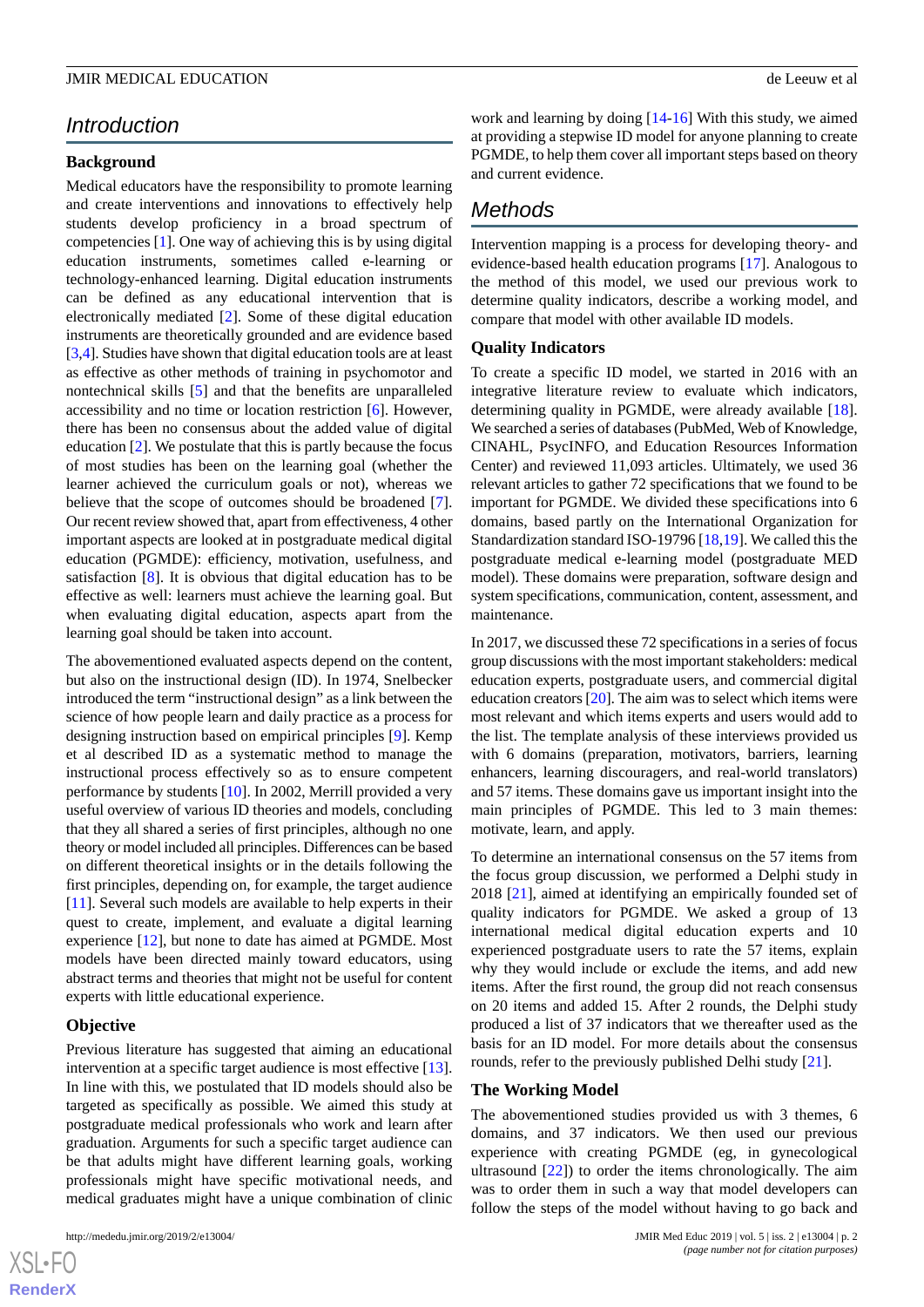forth in the creation process too often. The decisions in step 1 should be reflected in step 2, not the other way around.

## **Comparing the Model With Other Instructional Design Models**

The working model had to have two further characteristics: it had to add value to existing models, and it had to be as complete as possible. To determine the added value and to find possible missing steps, we compared the working model with 7 other ID models. We chose these models because our earlier systematic review showed that only these had been used in the evaluation or description of PGMDE [[8\]](#page-8-7). The models with which we compared the steps are Kern's 6 steps of curriculum development; the 4-component instructional design model (4C/ID) cognitive load principle; the ADDIE model (analysis, design, development, implementation, and evaluation); Gagné's 9 events of instruction; the ASSURE (analyze the learner, state

objectives, select media and materials, use media and materials, require learner participation, and evaluate and revise) model by Heinrich and Molenda; Merrill's principles of instruction; and the Kemp ID model.

# *Results*

## **Summary of Stages and Steps**

Three stages and 9 steps can be followed in chronological order to ensure that all 37 items are thought through and, when applicable, used for creating digital education interventions. [Table 1](#page-3-0) lists all the items from these previous studies, with the corresponding stages and steps. Stage 1 is *prepare*, stage 2 is *organize;* and stage 3 is *create*. We investigated each of these stages, explain the steps, and list the original items in each. [Figure 1](#page-4-0) summarizes all of the steps.

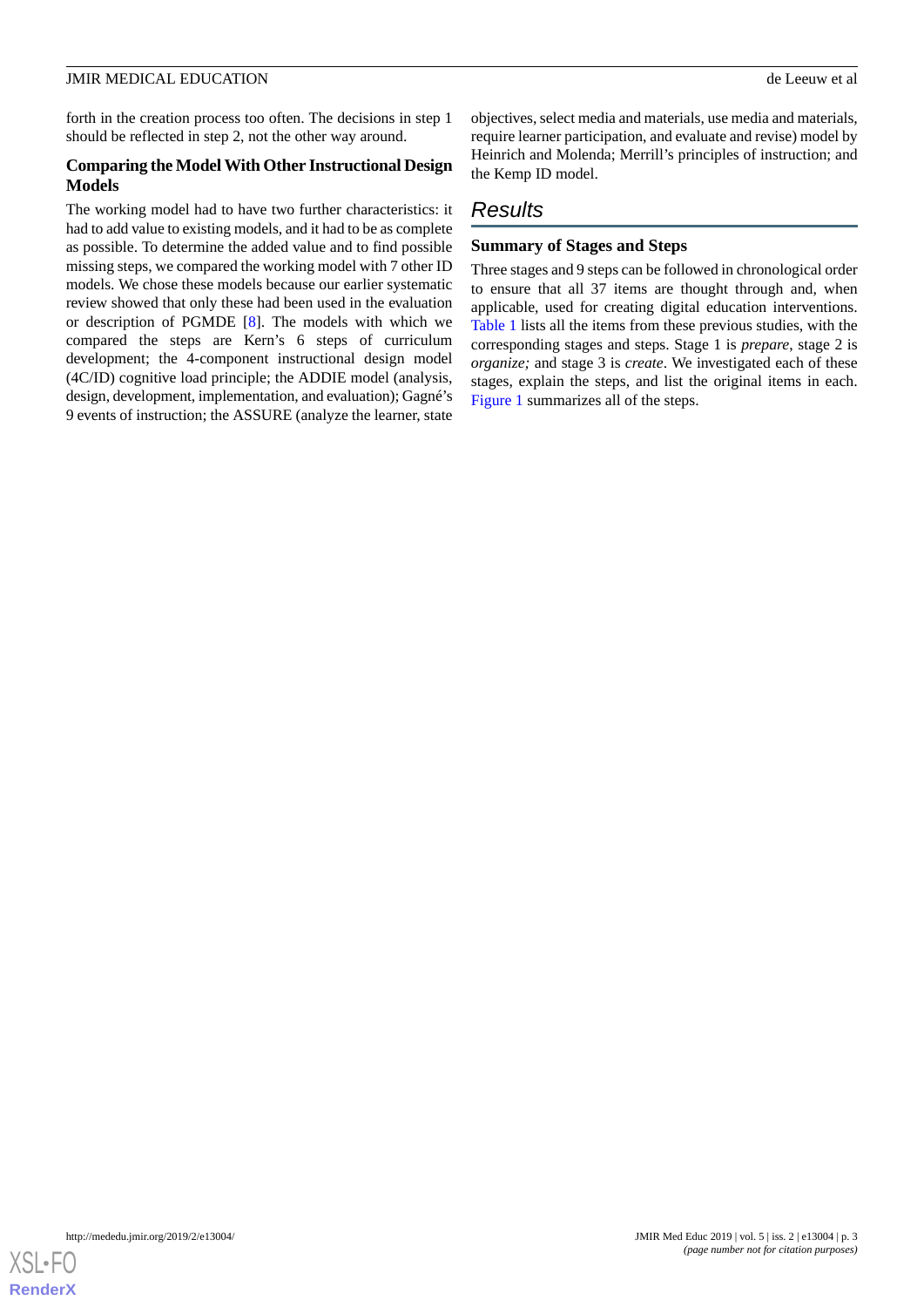<span id="page-3-0"></span>**Table 1.** The stages, steps, and principles of the postgraduate medical digital education model

| Stages and steps                      | Principles                                                                    |  |  |  |  |
|---------------------------------------|-------------------------------------------------------------------------------|--|--|--|--|
| <b>Stage 1: Prepare</b>               |                                                                               |  |  |  |  |
| Step 1. Describe who, why, what       | 1. Know your target audience                                                  |  |  |  |  |
|                                       | 2. Create a feeling of importance                                             |  |  |  |  |
|                                       | 3. Convey a feeling of responsibility                                         |  |  |  |  |
|                                       | 4. Take your user seriously                                                   |  |  |  |  |
|                                       | 5. Do not stress your user                                                    |  |  |  |  |
|                                       | 6. Do not force your user                                                     |  |  |  |  |
|                                       | 7. Define goals and objectives                                                |  |  |  |  |
|                                       | 8. Inform the user about the goals and objectives                             |  |  |  |  |
|                                       | 9. Provide an overview of all lessons to be learned                           |  |  |  |  |
| Step 2. Select educational strategies | 10. Provide feedback                                                          |  |  |  |  |
|                                       | 11. Provide interactive elements                                              |  |  |  |  |
|                                       | 12. Provide summaries                                                         |  |  |  |  |
|                                       | 13. Provide assessments                                                       |  |  |  |  |
| Step 3. Translate to the real world   | 14. Provide real-world translation of the content                             |  |  |  |  |
| <b>Stage 2: Organize</b>              |                                                                               |  |  |  |  |
| Step 4. Choose the technology         | 15. Ensure ease of navigation                                                 |  |  |  |  |
|                                       | 16. Design a clear layout                                                     |  |  |  |  |
|                                       | 17. Do not distract                                                           |  |  |  |  |
|                                       | 18. Make content adaptive                                                     |  |  |  |  |
|                                       | 19. Choose a flexible platform                                                |  |  |  |  |
|                                       | 20. Make it easily accessible                                                 |  |  |  |  |
|                                       | 21. Make it safe and secure                                                   |  |  |  |  |
|                                       | 22. Have fast use and loading times                                           |  |  |  |  |
|                                       | 23. Allow for nonlinear learning                                              |  |  |  |  |
|                                       | 24. Personalize the learning path                                             |  |  |  |  |
|                                       | 25. Show progress                                                             |  |  |  |  |
|                                       | 26. Select a learning environment                                             |  |  |  |  |
|                                       | 27. Inform the user about optimal use                                         |  |  |  |  |
|                                       | 28. Provide technical support                                                 |  |  |  |  |
| Step 5. Complete the team             | 29. Add a content expert, medical educator, and information technology expert |  |  |  |  |
|                                       | 30. Prevent concern about the quality                                         |  |  |  |  |
|                                       | 31. Identify the authors                                                      |  |  |  |  |
|                                       | 32. Provide references and sources                                            |  |  |  |  |
| Step 6. Plan the budget               | 33. Plan your budget                                                          |  |  |  |  |
| <b>Stage 3: Create</b>                |                                                                               |  |  |  |  |
| Step 7. Plan the timing and timeline  | 34. Create a timeline                                                         |  |  |  |  |
|                                       | 35. Maintain                                                                  |  |  |  |  |
| Step 8. Implement the project         | 36. Update regularly                                                          |  |  |  |  |
| Step 9. Evaluate continuously         | 37. Evaluate                                                                  |  |  |  |  |



**[RenderX](http://www.renderx.com/)**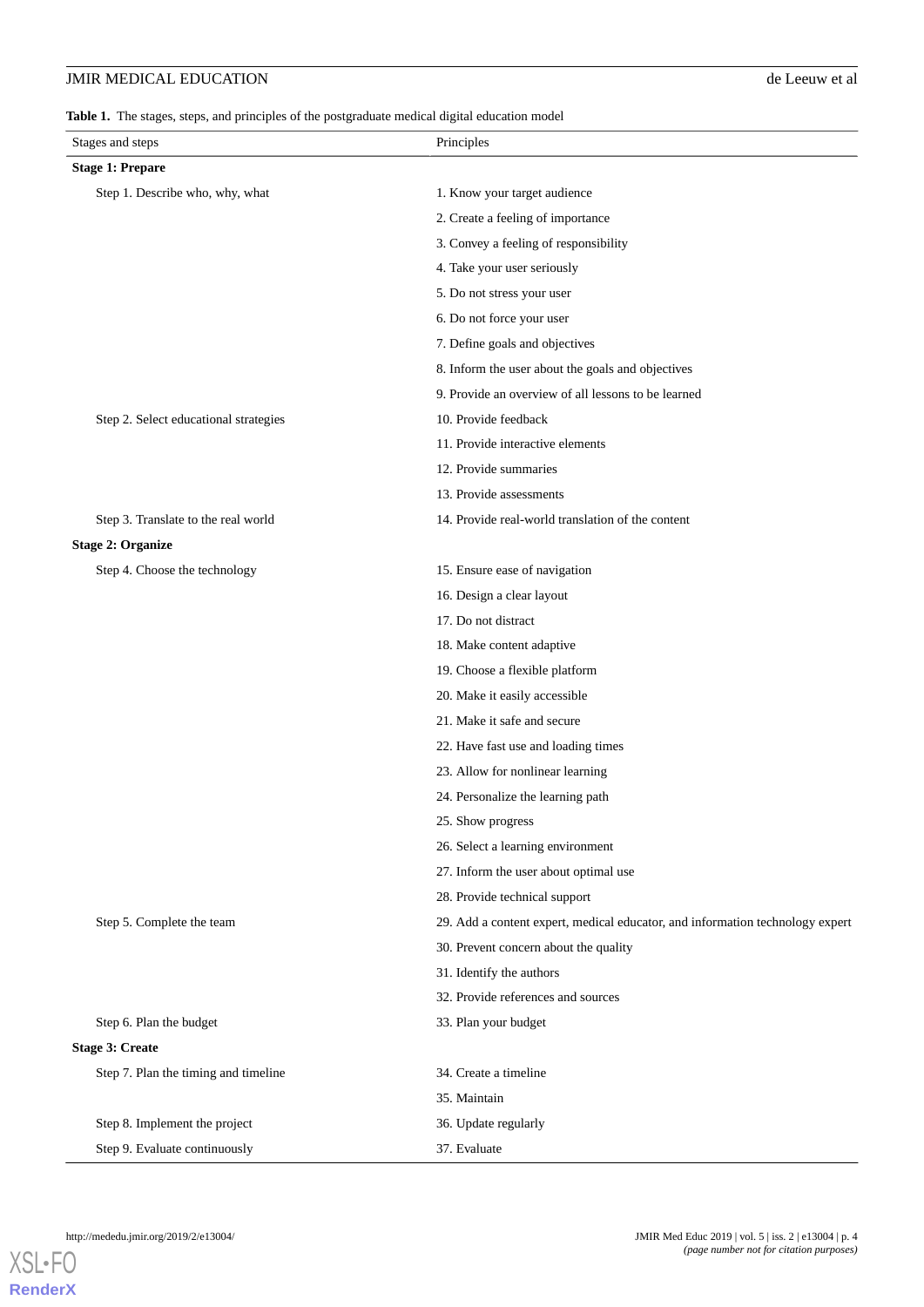<span id="page-4-0"></span>Figure 1. The postgraduate medical digital education model.



## **Stage 1: Prepare**

One of many incentives may have pushed the creator to make the digital education intervention, for example, having been asked to do so by management, but it may also be the result of an internal motivation to share something or due to many other reasons. However, once the need is present, the first step should be to determine the goal of the digital education intervention, how it will educate, and its use for the learner. We called these domains motivate, learn, and apply.

## *Step 1: Describe Who, Why, What*

The first step is to determine who, why, and what, which has a direct relation to motivating users. The *who*, or the target audience, must be defined as narrowly as possible. The more specific the definition, the better the content can be adapted. The first thing to realize is that the target audience is a digital learner who is not merely a consumer of technology, but who should realize the possibilities and potentials of digital

[XSL](http://www.w3.org/Style/XSL)•FO **[RenderX](http://www.renderx.com/)**

technology and recognize the opportunity that it presents in their daily life [\[23](#page-9-5)]. Learner characteristics that can be used in the design should be taken into account, for example, online experience, age, cultural and social context, and educational culture [\[24](#page-9-6)]. It should, however, be kept in mind that the most important user factor is previous or existing knowledge, as this can then be properly built on [\[13](#page-8-12)].

When the target users have been identified, it is necessary to consider and communicate the *why*. This can be done by creating a feeling of importance for those users. When your users believe that undertaking the digital education intervention is important, they will be much more determined to do so. Attributing importance also helps to convey a feeling of responsibility not just for starting but also for completing the digital education intervention. These messages may be communicated when the digital education intervention is introduced or when people are invited to take part in it. Knowing your target audience will also help to prevent discouragement. Users can be discouraged by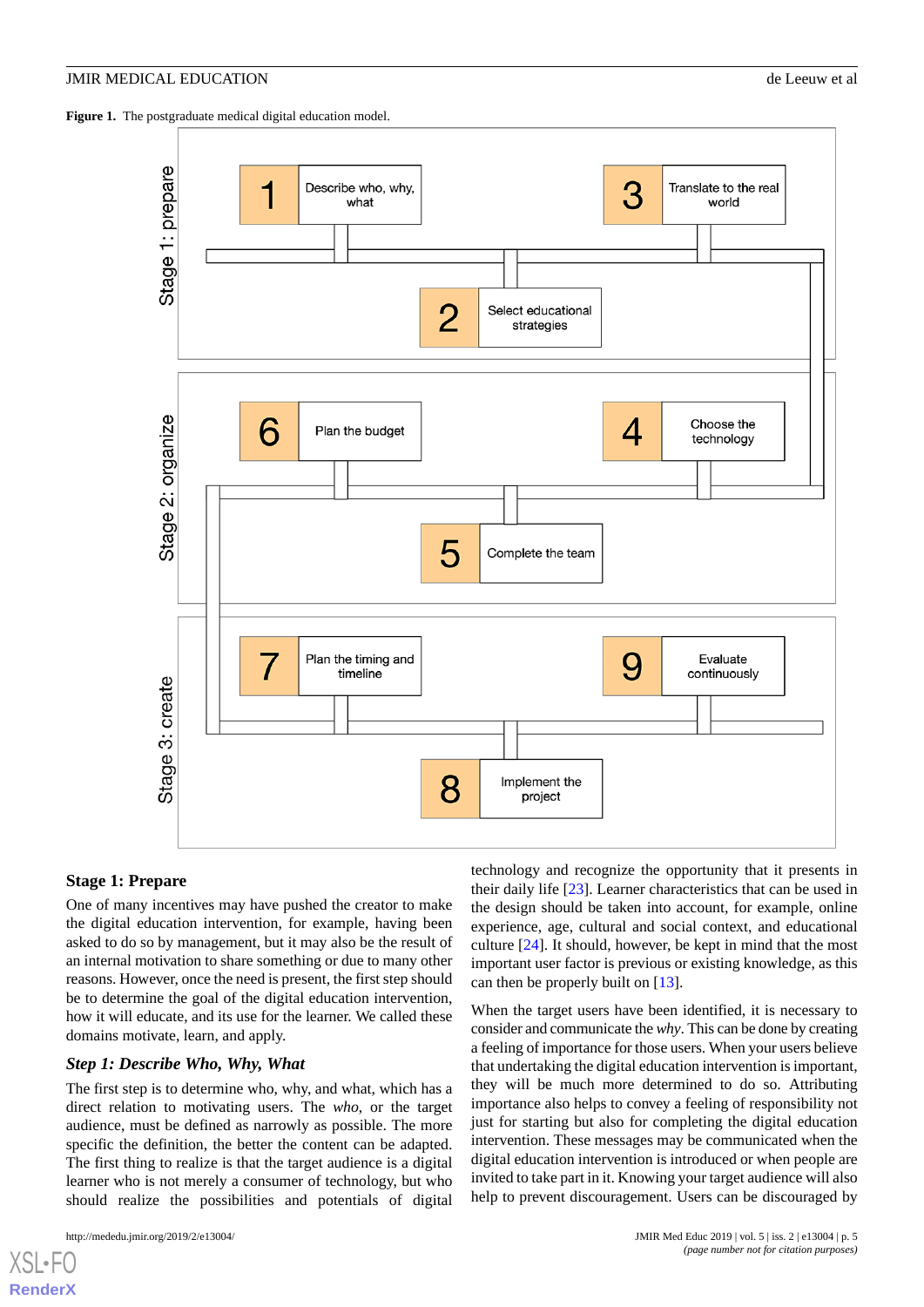not being taken seriously (principle 4; eg, by childish syntax or drawings) or by being stressed (eg, by tight deadlines) or forced (eg, by being obliged to do something they consider not to be useful).

Creators must then carefully consider the *what*, that is, the goal and objectives of the digital education intervention (principle 7). Goals are broad or general and inform users about the aim of the whole curriculum or e-learning module. Objectives are specific and measurable and may include knowledge, skills, or attitudinal or behavioral goals [[25\]](#page-9-7). When a clear goal and objectives have been set, it is crucial to inform users about them and provide an overview of all lessons to be learned. This should be done at the beginning of the digital education intervention, so the learner knows what to expect, but also during the digital education intervention to keep up with expectations.

## *Step 2: Select Educational Strategies*

The second step is to consider *how* the targeted users will learn and which learning strategies are to be used. This depends greatly on the objectives defined in step 1, above. Instruments that may help in this process, as described in previous PGMDE studies, are problem-based learning [[26\]](#page-9-8), cognitive load theory [[27\]](#page-9-9), and multimedia learning [\[28](#page-9-10)]. Which strategy is the most effective for which goal will long remain a matter of debate; however, a guiding strategy must be chosen. According to previous studies, 4 instruments help creators facilitate efficient learning: feedback, interactive elements, summaries, and assessments.

## *Step 3: Translate to the Real World*

The last step of the first stage is *apply*: translating the digital education intervention to the real world. Users want the digital education intervention to be useful. This can be achieved by different means, but the digital education intervention has to add something new to users that they can actually use in daily practice. This, therefore, concerns not only the learning goal and objectives but also the examples used in the digital education intervention. Questions to be considered are whether the feedback is written in a way that can be related to the users' daily tasks and whether assessments not only serve an educational purpose but also give results that may be used when users return to work the next day.

## **Stage 2: Organize**

Completion of the first stage yields a good overview of the content of the digital education intervention: whom you target, what they should learn, how they can learn it best, and how the digital education intervention is to be kept as close as possible to the daily practice of the user. The next step entails organizing whatever is deemed necessary for the process of creating this digital education intervention. This may include the appropriate technology and a team to realize the plan; the financial recourses necessary must also be considered.

## *Step 4: Choose the Technology*

When stage 1 is complete, the creator will have an idea of the technological needs, that is, how the technology should enable the previously set goals to be achieved. This is highly dependent on stage 1, but certain factors are universal. The aim of the

 $XS$  $\cdot$ FC **[RenderX](http://www.renderx.com/)** technology should always be to achieve the stated curriculum goal by using the attributes of the supporting features. These are affordances (features that provide a potential for action), whereas constraints are those features that provide the structure of and guidance to those affordances [\[29](#page-9-11)]. Design elements must therefore always be borne in mind, such as ease of navigation and a layout that is clear, is not too distracting, and prevents nonadaptive content (content that does not change layout and design according to the device used). Decisions about the features should include consideration of a flexible platform that can be used on several devices and operating systems; be easily accessible, safe, and secure; have fast use and loading times; allow for nonlinear learning; personalize the learning path; and show progress. Finally, a learning environment must be selected and the user must be informed about the platform and the optimum device on which to access it, and technical support must be available.

## *Step 5: Complete the Team*

Most digital education creators will probably already be working as part of a team. However, once a proper insight has been gained into the content and the technology needed, the team may be supplemented. It should contain at least one content expert, one medical educator, and one information technology expert. When the team is complete, its members must be asked to commit time and effort before the development is started. To prevent concern on the part of users about the quality of the digital education intervention, the identity of the authors should be clearly communicated alongside an explanation of their relevant expertise, and source information should be provided.

## *Step 6: Plan the Budget*

To create any educational experience, a budget is necessary. This is determined by many factors. Little has been written about this and, to our knowledge, there is nothing specific for PGMDE. However, person-hours, materials, licensing, and technology are important topics to consider, and designers, editors, marketing, maintenance, evaluation, consultants, and overhead costs must also be borne in mind. It is estimated that 1 hour of digital education costs about 100 to 160 hours to create, with an average of US \$18,750 in costs [\[30](#page-9-12)]. There are, however, ways to save on these costs, such as using free or low-cost recourses that already exist, making shorter courses that work on multiple devices, or using open source platforms and in-house faculty for the content [[31\]](#page-9-13).

#### **Stage 3: Create**

When the above 2 important stages have been completed, creators will know what they want, what is necessary to achieve their aims, and who will help them. It is now necessary to plan the actual creation of the digital education intervention and start considering what will be necessary upon its completion. At this stage, a realistic timeline should be drawn up and planning for the implementation and evaluation should begin.

## *Step 7: Plan the Timing and Timeline*

It will be necessary to plan and create a timeline for the creation of the digital education intervention to ensure the team meets that deadline. The timeline should not only be for the creation of the digital education intervention but should also be extended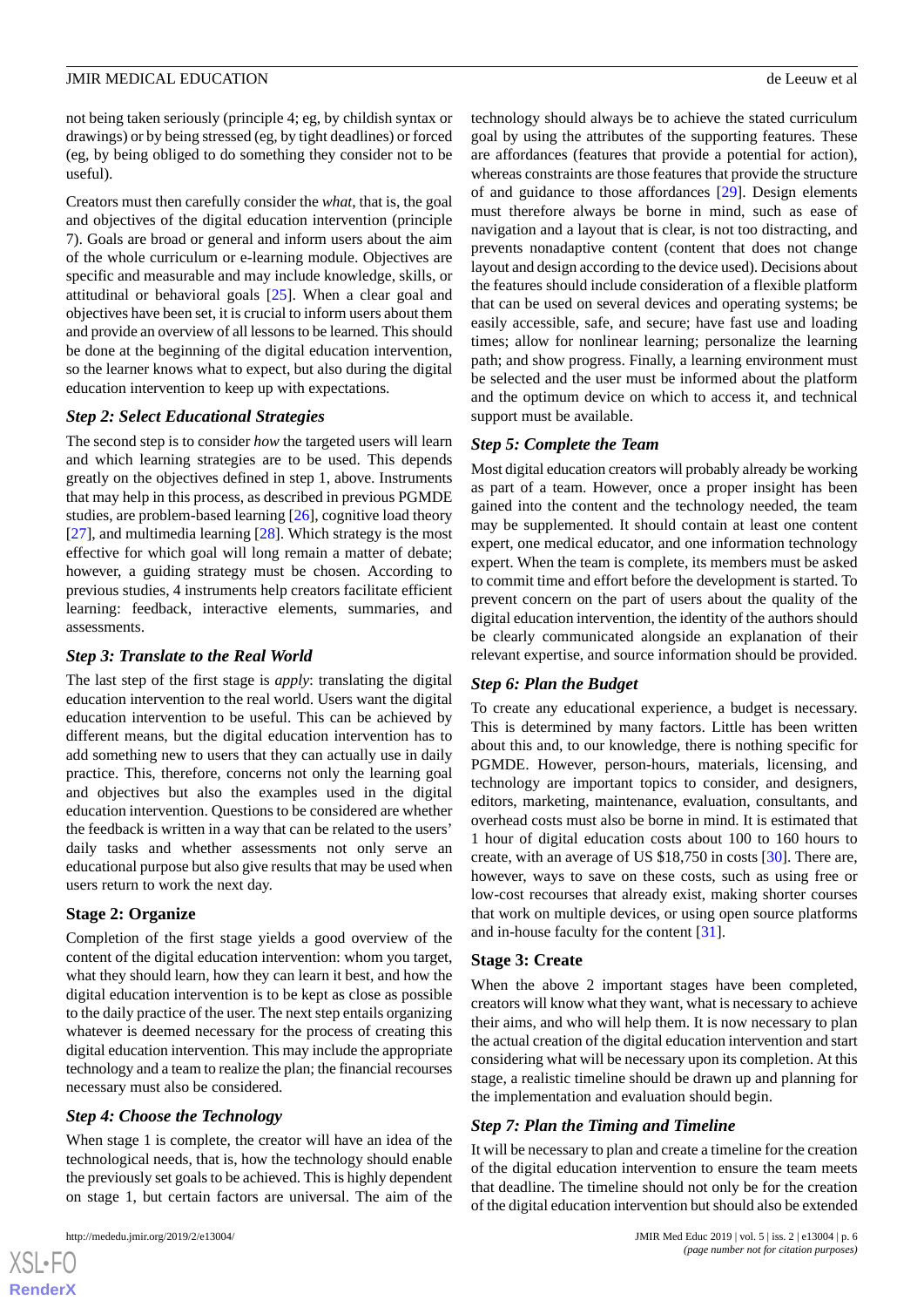to consider its expiry date and the communication of that to the user, as well as the intervals at which the digital education intervention is to be maintained and updated. These are important subjects to consider at this stage: they might force a reconsideration of the budget, and communicating these dates and planned update logs to the learners is highly recommended.

#### *Step 8: Implement the Project*

The project can be implemented on several levels, but a minimum of 2 things must be determined. First to be determined is which factors are required for the digital education intervention to be implemented in the existing curriculum (eg, how the learners will be invited, whether management will offer support, whether any sort of marketing is necessary, or whether there will be a public introduction). Second to be determined is whether enough has been done to help learners implement their newly learned lessons in practice. (This has an overlap with real-world translation, but it is worth reconsidering how a user will actually use the digital education intervention.) This can be considered to be the same as other change management strategies or innovation implementation methods.

#### *Step 9: Evaluate continuously*

The final step is to evaluate (principle 37) and implement the plan. Our recent systematic review showed that PGMDE is mainly evaluated in terms of educational objective rather than design. In this review, only 4% of PGMDE studies used any form of evaluation of the curriculum design [\[8\]](#page-8-7). An evaluation strategy should be planned to answer the questions of what is desired, what must be evaluated, and what will be done with the resulting information, given that one part of the evaluation should be evaluating the implementation strategy itself.

## **Comparing the Model With Other Instructional Design Models**

<span id="page-6-0"></span>Comparing the above 9 steps with the above-described other models, we found that the 9-step plan covered all the steps in other models, but that no other model covered all these steps. [Table 2](#page-6-0) overviews the steps in comparing the models. It shows

how many items the models scored per step; [Multimedia](#page-8-16) [Appendix 1](#page-8-16) shows which item was scored.

Kern's 6 steps of curriculum development were described for the first time in 2002 and were aimed at curriculum developers responsible for the educational experience of students, residents, fellows, and faculty [\[25](#page-9-7)]. The 6 steps cover most of our 9-step model (see [Table 1](#page-3-0)), but Kern's program was not aimed at digital education. Therefore, there is little to no information on topics such as technology, budgets, updating, and the team required for digital education.

The 4C/ID model was initiated in 1992 and was aimed at prescribing how to develop educational programs that contain a mix of educational media, including text, images, speech, manipulative materials, and networked systems [\[27](#page-9-9)]. The 4C/ID cognitive load principle builds upon models of human memory and can be used to design training programs for complex learning. The focus of this model is therefore on learning aspects and how to make learning as efficient as possible. The model does not focus on any of the other domains.

The ADDIE model [\[32](#page-9-14)] was originally created to evaluate software and was first published in 1988 by Grafinger. As a more generic software development model, it relates closely to the 9-step model. The 5 steps of the ADDIE model can be split up into smaller steps, and the only thing left unconsidered by the ADDIE model is budget. Even though the design step considers educational strategies, the focus is much more on technology than learning and therefore misses domains such as budget and maintain.

Gagné's 9 events of instruction were introduced in their first form in 1992. This is a very complete model for learning, taking into account several learning theories, the ADDIE model, Keller's ARSC (attention, relevance, confidence, satisfaction) model, and evaluation instructions [[33\]](#page-9-15). Although the ADDIE model refers to evaluation, the 9 events of Gagné do not. Neither does the Gagné model discuss implementation, updates, team, or budget.

|  |  |  |  |  |  |  | <b>Table 2.</b> Comparison of instructional design models by score (number of steps covered). |  |
|--|--|--|--|--|--|--|-----------------------------------------------------------------------------------------------|--|
|--|--|--|--|--|--|--|-----------------------------------------------------------------------------------------------|--|

| Model                      | Stage 1: prepare | Stage 2: organize | Stage 3: create |
|----------------------------|------------------|-------------------|-----------------|
| 9-step model               | 5/5              | 3/3               | 4/4             |
| Kern                       | 5/5              | 0/3               | 2/4             |
| 4C/ID <sup>a</sup>         | 3/5              | 0/3               | 0/3             |
| $ADDIE^b$                  | 5/5              | 2/3               | 3/4             |
| Gagné                      | 5/5              | 1/3               | 0/4             |
| <b>ASSURE</b> <sup>c</sup> | 5/5              | 1/3               | 2/4             |
| Merrill                    | 2/5              | 1/3               | 0/4             |
| Kemp                       | 4/5              | 1/3               | 1/4             |

<sup>a</sup>4C/ID: 4-component instructional design model.

<sup>b</sup>ADDIE: analysis, design, development, implementation, and evaluation.

<sup>c</sup>ASSURE: analyze the learner, state objectives, select media and materials, use media and materials, require learner participation, and evaluate and revise.

[XSL](http://www.w3.org/Style/XSL)•FO **[RenderX](http://www.renderx.com/)**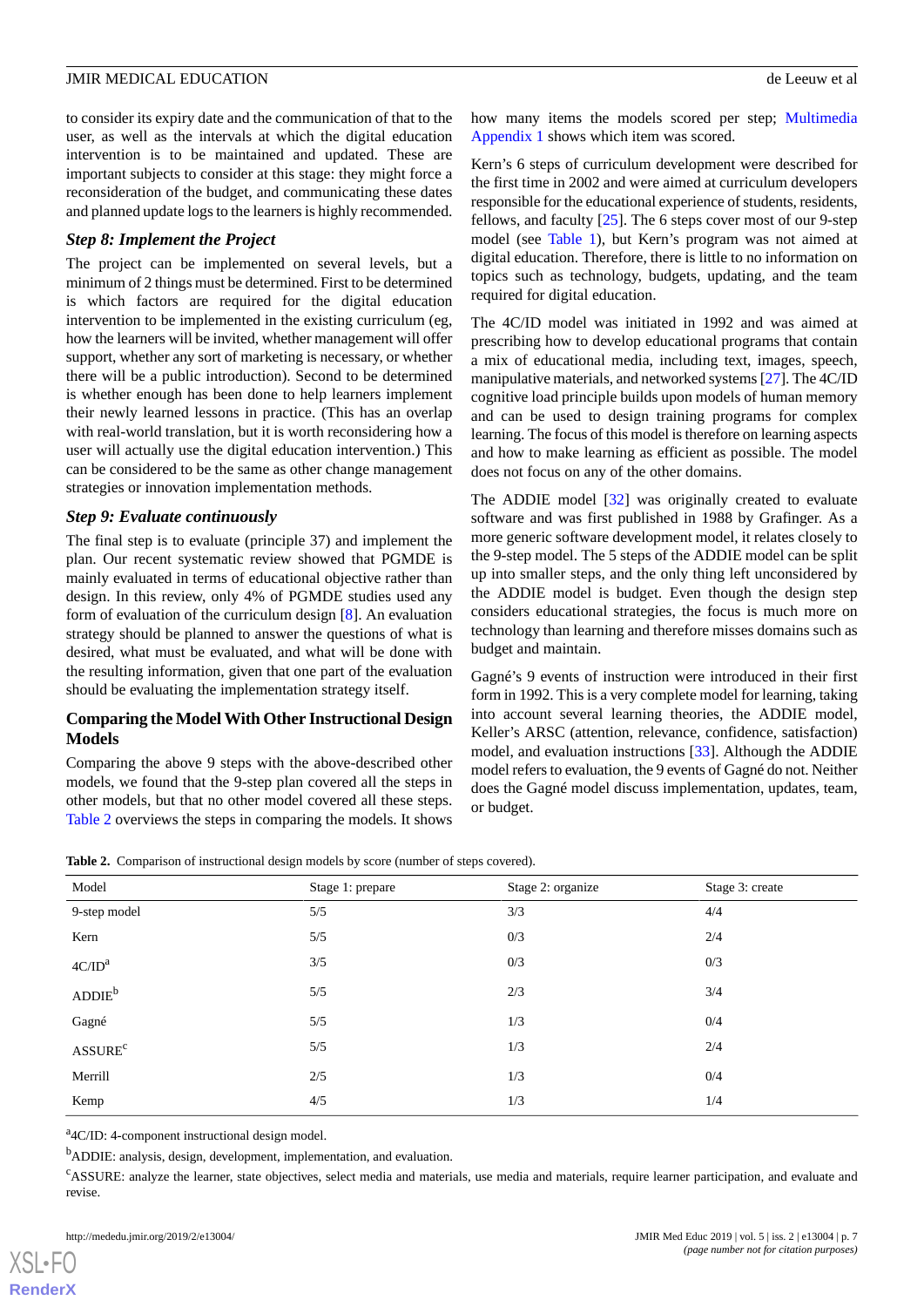The ASSURE model was developed by Heinich and colleagues in 1999 and "is an instructional model for planning a lesson and the technology that will enhance it"  $[12,34]$  $[12,34]$  $[12,34]$  $[12,34]$ . It consists of 6 steps aiming to produce more effective learning and teaching. Although the design step does consider technology, it is not aimed at digital education, with all its technological challenges. Steps such as budget, timeline, and team are not included in the ASSURE model.

The first principles of instruction by Merrill is a series of 5 principles common to various theories aiming to promote learning [\[11](#page-8-10)], published in 2002. The 5 principles focus on the learning domain almost exclusively, although technology can be considered to be covered by the demonstration principle. Domains as learning goals and educational strategies are not mentioned.

The Kemp ID model from 2007 is the result of several disciplines in ID [\[10\]](#page-8-9). It is distinguished by its circular approach, allowing for continuous evaluation of all steps, which is more dynamic and fluid than the linear approach taken by other models. Although it covers behavioral and cognitive approaches, it does not cover real-world translation or technology-related domains such as budget, team, timeline, updates, or implementation.

# *Discussion*

#### **Principal Findings**

The postgraduate MED model is, to our knowledge, the first ID model for PGMDE. Compared with other models, it is unique in two ways. First, it is based on 37 building blocks, which are evidence-based items based on 3 empirical studies and on the collaboration of experts and experienced users. While most other models are combinations of theories and expert opinion, the 9-step model presented here combines theory with published reports, expert opinions, and consensus. Second, it is the only model that covers a wide range of steps aimed directly at digital education and postgraduate education. It can be debated whether such a model may also be used for other kinds of target audiences. We aimed to make the stages and steps broad, but the 37 indicators we used are quite specific. Whether these indicators are also applicable to other audiences, which might be missing, such as graduates, has not yet been investigated. The broad subjects of this model, on the other hand, make it very suitable for content experts with little experience in creating a curriculum. Educators may find many of the steps to be obvious. Even so, the aim was to stimulate debate within the development team about each step. There might not be an optimal educational strategy for each scenario, but the use of cognitive load theory and multimedia learning theory seems useful in daily practice [[27,](#page-9-9)[35](#page-9-17),[36\]](#page-9-18). We believe that the benefit of these models is not only in the sound theory behind them, but also that they are specific enough to provide easy-to-follow instructional principles. Following these principles, the 4 mentioned instruments appear promising: feedback, interactive elements, summaries, and assessments. According to the cognitive load theory, learning occurs when the information is chunked, which is done in the feedback, assessment, and summaries. Another way is repetition, which can also be found

 $XS$  $\cdot$ FC **[RenderX](http://www.renderx.com/)** in feedback, summaries, and assessments. According to cognitive load theory, using the information actively helps to move the information into long-term memory. This is done by using feedback, interactive elements, and assessments. Therefore, these instruments not only seem to have been effective in published reports [[37,](#page-9-19)[38](#page-9-20)], but are also grounded in theory.

Another promising aspect of digital education is adaptive learning environments. Unique to digital learning is that each individual can have an experience based on her or his own needs and desires, a form of individual learning without the time and costs of one-on-one human tutoring. Digital learning allows a more intelligent system to interpret the learner's previous use. It can then adapt content, nonlinear learning paths, multimedia, and tools to a personalized learning experience. Studies have shown an increasing interest in the added value of adaptive learning environments [[39](#page-9-21)[,40](#page-9-22)].

Other reviews have shown the added value of creating a curriculum with the help of learning and designing models [[7\]](#page-8-6). It is clear that the planning of an educational experience is far from simply adding some online presentations and that the lack of ID leads to unanticipated and unexplained learning outcomes. Educational theory can be used to create the ID to develop effective, appealing, consistent, and reliable instruction [[41\]](#page-9-23). The structure of a model like this also helps to identify those points that are efficient and those that require improvement [[42\]](#page-9-24).

#### **Limitations**

The biggest limitation of the postgraduate MED model will be the ways in which an educator can interpret each step. A model like this implies that a curriculum may be designed by simply following a few steps. However, the whole is much more complex, and each step is worth a great deal of thought, consideration, and awareness of other theories and models. Much can be said to focus a model on a specific part of a learning experience, for example, pedagogic theory. Yet we wanted to provide an overview so that educators might realize how complex digital learning is and should be. This model may be considered different from other models perhaps because the people making those other models wanted an in-depth focus on a certain subject, rather than trying to create an all-in-one solution. We do not believe this 9-step model is such a solution, although danger lies in oversimplification.

#### **Further Research**

Having an overview of these 9 steps reveals the gaps in the literature. While many theories and studies have been performed on the effectiveness of learning [\[1](#page-8-0)], almost nothing is known of other subjects. Our insight into the budgets needed or expected to create digital education interventions has rarely been described. More should be written on the experience of others, for example, the number of hours taken, the main costs, and the personnel or team chosen to limit these. Little is also known of the ways to properly evaluate the design. Most models tell users to evaluate, but there are no validated evaluation instruments that look at the design. The same is true for implementation. We should consider how to implement the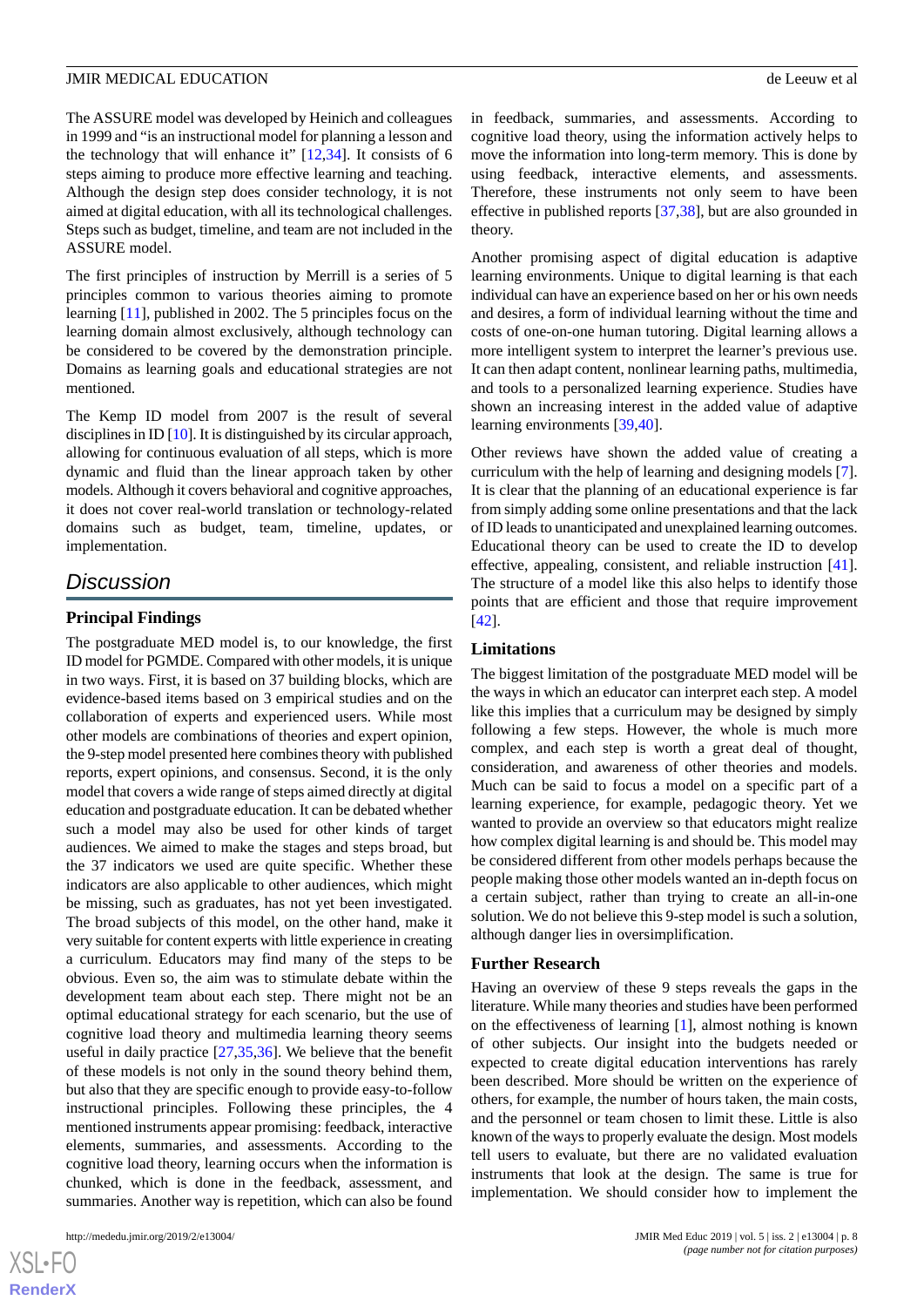digital education intervention into the working life of the learners, but little is known of how to do that and what may be used as outcomes for successful implementation. Implementation of digital education has an analog with implementing innovations. There are models for the implementation of innovations, such as Kotter's 8-step model [[43\]](#page-9-25) and Rogers' model of diffusion of innovation [[44\]](#page-9-26). To our knowledge, these models have not been used for the implementation of digital education, but it seems a very interesting future research path.

## **Conclusion**

We have described a complete set of evidence-based steps, expanding a 3-domain model (motivate, learn, and apply) into an ID model that can help every educator in creating efficient, motivating, useful, and satisfactory PGMDE. The postgraduate MED model is underpinned by aspects derived from other dominant models and should provide enough basics to start the journey of creating digital education. Much remains to be learned, and the next most logical step would be to validate an evaluation instrument of the digital education design.

## **Conflicts of Interest**

<span id="page-8-16"></span>None declared.

## **Multimedia Appendix 1**

Comparison of design models.

<span id="page-8-0"></span>[[DOCX File, 17KB-Multimedia Appendix 1\]](https://jmir.org/api/download?alt_name=mededu_v5i2e13004_app1.docx&filename=8c7f03ad96cabe9050dd731f87ac24d8.docx)

#### <span id="page-8-1"></span>**References**

- <span id="page-8-2"></span>1. Kay D, Kibble J. Learning theories 101: application to everyday teaching and scholarship. Adv Physiol Educ 2016 Mar;40(1):17-25 [[FREE Full text\]](http://www.physiology.org/doi/full/10.1152/advan.00132.2015?url_ver=Z39.88-2003&rfr_id=ori:rid:crossref.org&rfr_dat=cr_pub%3dpubmed) [doi: [10.1152/advan.00132.2015](http://dx.doi.org/10.1152/advan.00132.2015)] [Medline: [26847253\]](http://www.ncbi.nlm.nih.gov/entrez/query.fcgi?cmd=Retrieve&db=PubMed&list_uids=26847253&dopt=Abstract)
- <span id="page-8-3"></span>2. Vaona A, Banzi R, Kwag KH, Rigon G, Cereda D, Pecoraro V, et al. E-learning for health professionals. Cochrane Database Syst Rev 2018 Jan 21;1:CD011736. [doi: [10.1002/14651858.CD011736.pub2\]](http://dx.doi.org/10.1002/14651858.CD011736.pub2) [Medline: [29355907\]](http://www.ncbi.nlm.nih.gov/entrez/query.fcgi?cmd=Retrieve&db=PubMed&list_uids=29355907&dopt=Abstract)
- <span id="page-8-4"></span>3. Mayer RE. Applying the science of learning to medical education. Med Educ 2010 Jun;44(6):543-549. [doi: [10.1111/j.1365-2923.2010.03624.x\]](http://dx.doi.org/10.1111/j.1365-2923.2010.03624.x) [Medline: [20604850\]](http://www.ncbi.nlm.nih.gov/entrez/query.fcgi?cmd=Retrieve&db=PubMed&list_uids=20604850&dopt=Abstract)
- <span id="page-8-5"></span>4. Fernandez N. Evidence-based arguments in support of medical education reform. Med Educ 2014 Apr;48(4):347-348. [doi: [10.1111/medu.12419\]](http://dx.doi.org/10.1111/medu.12419) [Medline: [24606617](http://www.ncbi.nlm.nih.gov/entrez/query.fcgi?cmd=Retrieve&db=PubMed&list_uids=24606617&dopt=Abstract)]
- <span id="page-8-6"></span>5. Maertens H, Madani A, Landry T, Vermassen F, Van Herzeele I, Aggarwal R. Systematic review of e-learning for surgical training. Br J Surg 2016 Oct;103(11):1428-1437 [\[FREE Full text](https://doi.org/10.1002/bjs.10236)] [doi: [10.1002/bjs.10236](http://dx.doi.org/10.1002/bjs.10236)] [Medline: [27537708\]](http://www.ncbi.nlm.nih.gov/entrez/query.fcgi?cmd=Retrieve&db=PubMed&list_uids=27537708&dopt=Abstract)
- 6. Stefanidis D, Sevdalis N, Paige J, Zevin B, Aggarwal R, Grantcharov T, Association for Surgical Education Simulation Committee. Simulation in surgery: what's needed next? Ann Surg 2015 May;261(5):846-853. [doi: [10.1097/SLA.0000000000000826](http://dx.doi.org/10.1097/SLA.0000000000000826)] [Medline: [25243562\]](http://www.ncbi.nlm.nih.gov/entrez/query.fcgi?cmd=Retrieve&db=PubMed&list_uids=25243562&dopt=Abstract)
- <span id="page-8-8"></span><span id="page-8-7"></span>7. Onyura B, Baker L, Cameron B, Friesen F, Leslie K. Evidence for curricular and instructional design approaches in undergraduate medical education: an umbrella review. Med Teach 2016;38(2):150-161. [doi: [10.3109/0142159X.2015.1009019](http://dx.doi.org/10.3109/0142159X.2015.1009019)] [Medline: [25665626\]](http://www.ncbi.nlm.nih.gov/entrez/query.fcgi?cmd=Retrieve&db=PubMed&list_uids=25665626&dopt=Abstract)
- <span id="page-8-10"></span><span id="page-8-9"></span>8. de Leeuw R, de Soet A, van der Horst S, Walsh K, Westerman M, Scheele F. How we evaluate postgraduate medical e-learning: systematic review. JMIR Med Educ 2019 Apr 05;5(1):e13128 [[FREE Full text](http://mededu.jmir.org/2019/1/e13128/)] [doi: [10.2196/13128\]](http://dx.doi.org/10.2196/13128) [Medline: [30950805](http://www.ncbi.nlm.nih.gov/entrez/query.fcgi?cmd=Retrieve&db=PubMed&list_uids=30950805&dopt=Abstract)]
- <span id="page-8-11"></span>9. Snelbecker G. Learning Theory: Instructional Theory and Psychoeducational Design. Lanham, MD: University Press of America; 1985.
- <span id="page-8-12"></span>10. Morrison G, Ross S, Kalman HK, Kemp JE. Designing Effective Instruction. Hoboken, NJ: Wiley; 2012.
- <span id="page-8-13"></span>11. Merrill MD. First principles of instruction. Educ Technol Res Dev 2002 Sep;50(3):43-59. [doi: [10.1007/BF02505024\]](http://dx.doi.org/10.1007/BF02505024)
- 12. Karakis H, Karamete A, Okcu A. The effects of a computer-assisted teaching material, designed according to the ASSURE instructional design and the ARCS model of motivation, on students' achievement levels in a mathematics lesson and their resulting attitudes. Eur J Contemp Educ 2016 Mar 12;15(1):105-113. [doi: [10.13187/ejced.2016.15.105\]](http://dx.doi.org/10.13187/ejced.2016.15.105)
- <span id="page-8-14"></span>13. Clark RC. MRE: E-Learning and the Science of Instruction. Volume 3. San Francisco, CA: Pfeiffer; 2011.
- 14. Patel M. Changes to postgraduate medical education in the 21st century. Clin Med (Lond) 2016 Aug;16(4):311-314 [\[FREE](http://europepmc.org/abstract/MED/27481371) [Full text\]](http://europepmc.org/abstract/MED/27481371) [doi: [10.7861/clinmedicine.16-4-311](http://dx.doi.org/10.7861/clinmedicine.16-4-311)] [Medline: [27481371](http://www.ncbi.nlm.nih.gov/entrez/query.fcgi?cmd=Retrieve&db=PubMed&list_uids=27481371&dopt=Abstract)]
- <span id="page-8-15"></span>15. Teunissen PW, Scheele F, Scherpbier AJ, van der Vleuten CP, Boor K, van Luijk SJ, et al. How residents learn: qualitative evidence for the pivotal role of clinical activities. Med Educ 2007 Aug;41(8):763-770. [doi: [10.1111/j.1365-2923.2007.02778.x\]](http://dx.doi.org/10.1111/j.1365-2923.2007.02778.x) [Medline: [17661884\]](http://www.ncbi.nlm.nih.gov/entrez/query.fcgi?cmd=Retrieve&db=PubMed&list_uids=17661884&dopt=Abstract)
- 16. Westerman M, Teunissen PW, van der Vleuten CP, Scherpbier AJ, Siegert CE, van der Lee N, et al. Understanding the transition from resident to attending physician: a transdisciplinary, qualitative study. Acad Med 2010 Dec;85(12):1914-1919. [doi: [10.1097/ACM.0b013e3181fa2913](http://dx.doi.org/10.1097/ACM.0b013e3181fa2913)] [Medline: [20978429\]](http://www.ncbi.nlm.nih.gov/entrez/query.fcgi?cmd=Retrieve&db=PubMed&list_uids=20978429&dopt=Abstract)
- 17. Bartholomew LK, Parcel GS, Kok G. Intervention mapping: a process for developing theory- and evidence-based health education programs. Health Educ Behav 1998 Oct;25(5):545-563. [Medline: [9768376](http://www.ncbi.nlm.nih.gov/entrez/query.fcgi?cmd=Retrieve&db=PubMed&list_uids=9768376&dopt=Abstract)]

[XSL](http://www.w3.org/Style/XSL)•FO **[RenderX](http://www.renderx.com/)**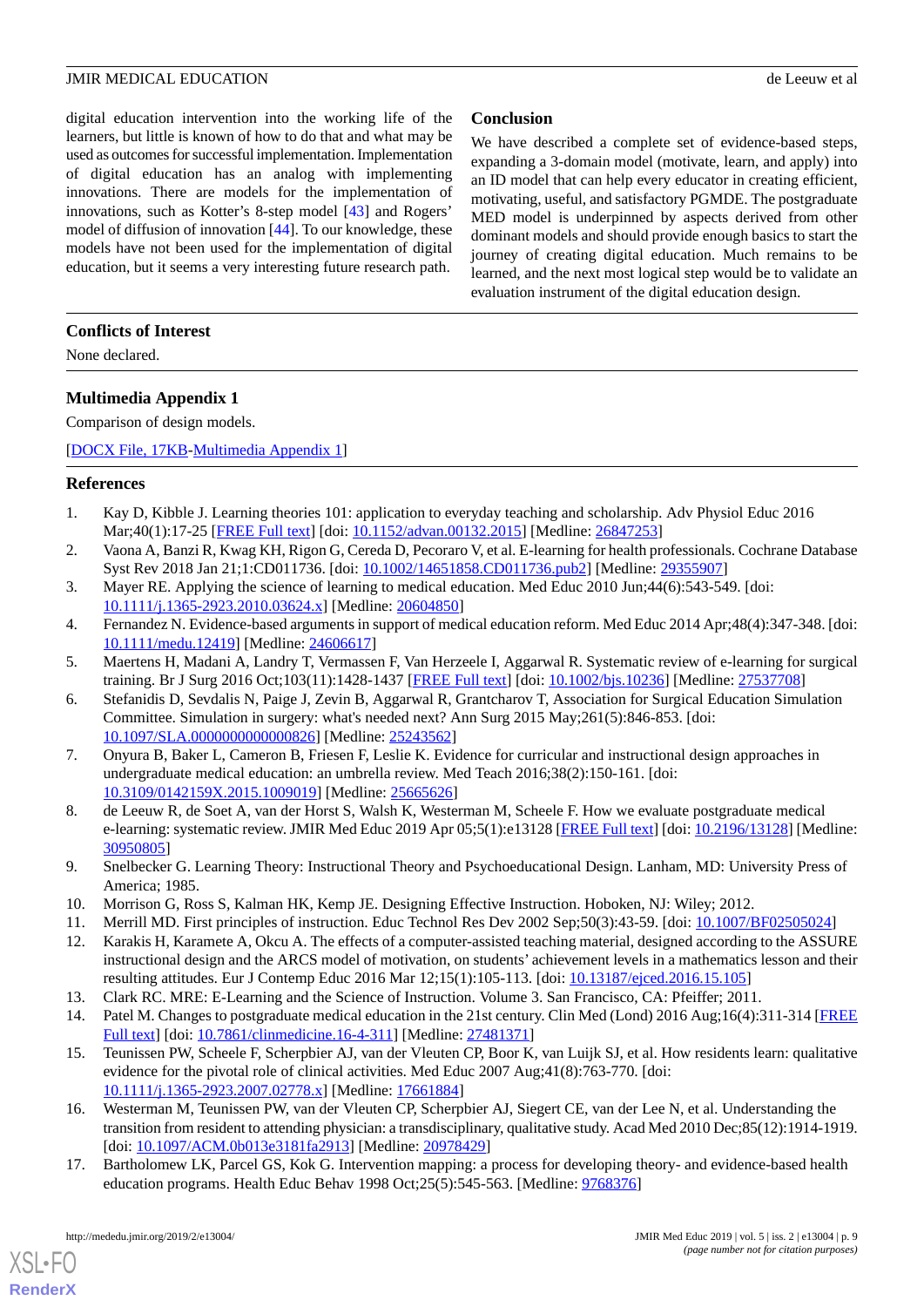- <span id="page-9-0"></span>18. De Leeuw RA, Westerman M, Nelson E, Ket JCF, Scheele F. Quality specifications in postgraduate medical e-learning: an integrative literature review leading to a postgraduate medical e-learning model. BMC Med Educ 2016 Dec 08;16:168 [[FREE Full text](https://bmcmededuc.biomedcentral.com/articles/10.1186/s12909-016-0700-7)] [doi: [10.1186/s12909-016-0700-7\]](http://dx.doi.org/10.1186/s12909-016-0700-7) [Medline: [27390843](http://www.ncbi.nlm.nih.gov/entrez/query.fcgi?cmd=Retrieve&db=PubMed&list_uids=27390843&dopt=Abstract)]
- <span id="page-9-2"></span><span id="page-9-1"></span>19. Chan CH, Robbins LI. E-Learning systems: promises and pitfalls. Acad Psychiatry 2006;30(6):491-497. [doi: [10.1176/appi.ap.30.6.491](http://dx.doi.org/10.1176/appi.ap.30.6.491)] [Medline: [17139020](http://www.ncbi.nlm.nih.gov/entrez/query.fcgi?cmd=Retrieve&db=PubMed&list_uids=17139020&dopt=Abstract)]
- <span id="page-9-3"></span>20. de Leeuw RA, Westerman M, Scheele F. Quality indicators for learner-centered postgraduate medical e-learning. Int J Med Educ 2017 Apr 27;8:153-162 [[FREE Full text](https://www.ijme.net/pmid/28456781)] [doi: [10.5116/ijme.58ce.60aa](http://dx.doi.org/10.5116/ijme.58ce.60aa)] [Medline: [28456781](http://www.ncbi.nlm.nih.gov/entrez/query.fcgi?cmd=Retrieve&db=PubMed&list_uids=28456781&dopt=Abstract)]
- <span id="page-9-4"></span>21. de Leeuw RA, Walsh K, Westerman M, Scheele F. Consensus on quality indicators of postgraduate medical e-learning: Delphi study. JMIR Med Educ 2018;4(1):e13. [Medline: [2969970](http://www.ncbi.nlm.nih.gov/entrez/query.fcgi?cmd=Retrieve&db=PubMed&list_uids=2969970&dopt=Abstract)]
- <span id="page-9-5"></span>22. Jordans IPM, de Leeuw RA, Stegwee SI, Amso NN, Barri-Soldevila PN, van den Bosch T, et al. Sonographic examination of uterine niche in non-pregnant women: a modified Delphi procedure. Ultrasound Obstet Gynecol 2019 Jan;53(1):107-115 [[FREE Full text](https://doi.org/10.1002/uog.19049)] [doi: [10.1002/uog.19049](http://dx.doi.org/10.1002/uog.19049)] [Medline: [29536581](http://www.ncbi.nlm.nih.gov/entrez/query.fcgi?cmd=Retrieve&db=PubMed&list_uids=29536581&dopt=Abstract)]
- <span id="page-9-6"></span>23. Gallardo-Echenique EE, Marqués-Molías L, Bullen M, Strijbos J. Let's talk about digital learners in the digital era. Int Rev Res Open Distributed Learn 2015 Jun 19;16(3):156-187. [doi: [10.19173/irrodl.v16i3.2196](http://dx.doi.org/10.19173/irrodl.v16i3.2196)]
- <span id="page-9-7"></span>24. Johari A, Bentley JPH, Tinney MV, Chia BH. Intercultural internet-based learning: know your audience and what it values. Educ Technol Res Dev 2005 Jun;53(2):117-127. [doi: [10.1007/BF02504870](http://dx.doi.org/10.1007/BF02504870)]
- <span id="page-9-8"></span>25. Kern DE, Thomas PA, Hughes M. Curriculum Development for Medical Education: A Six-Step Approach. Baltimore, MD: Johns Hopkins University Press; 2009.
- <span id="page-9-9"></span>26. Al-Azri H, Ratnapalan S. Problem-based learning in continuing medical education: review of randomized controlled trials. Can Fam Physician 2014 Feb;60(2):157-165 [\[FREE Full text\]](http://www.cfp.ca/cgi/pmidlookup?view=long&pmid=24522680) [Medline: [24522680\]](http://www.ncbi.nlm.nih.gov/entrez/query.fcgi?cmd=Retrieve&db=PubMed&list_uids=24522680&dopt=Abstract)
- <span id="page-9-11"></span><span id="page-9-10"></span>27. Young JQ, Van Merrienboer J, Durning S, Ten Cate O. Cognitive load theory: implications for medical education: AMEE Guide No. 86. Med Teach 2014 May;36(5):371-384. [doi: [10.3109/0142159X.2014.889290](http://dx.doi.org/10.3109/0142159X.2014.889290)] [Medline: [24593808\]](http://www.ncbi.nlm.nih.gov/entrez/query.fcgi?cmd=Retrieve&db=PubMed&list_uids=24593808&dopt=Abstract)
- <span id="page-9-12"></span>28. Mayer RE. The Cambridge Handbook Of Multimedia Learning (Cambridge Handbooks In Psychology). Cambridge, UK: Cambridge University Press; 2019.
- <span id="page-9-13"></span>29. Kennewell S. Using affordances and constraints to evaluate the use of information and communications technology in teaching and learning. J Inf Technol Teach Educ 2006 Dec 20;10(1-2):101-116. [doi: [10.1080/14759390100200105\]](http://dx.doi.org/10.1080/14759390100200105)
- <span id="page-9-14"></span>30. Raccoon Gang. How much does it cost to create an online course?. Miami, FL: MOOC Solutions LLC; 2019 Jan 31. URL: <https://raccoongang.com/blog/how-much-does-it-cost-create-online-course/> [accessed 2019-07-03]
- <span id="page-9-15"></span>31. Walsh K. E-learning: controlling costs and increasing value. J Coll Physicians Surg Pak 2015 Apr;25(4):292-293. [doi: [08.2014/JCPSP.292293](http://dx.doi.org/08.2014/JCPSP.292293)] [Medline: [25899197](http://www.ncbi.nlm.nih.gov/entrez/query.fcgi?cmd=Retrieve&db=PubMed&list_uids=25899197&dopt=Abstract)]
- <span id="page-9-17"></span><span id="page-9-16"></span>32. Molenda M. In search of the elusive ADDIE model. Performance Improvement 2003 May;42(5):34-36. [doi: [10.1002/pfi.4930420508](http://dx.doi.org/10.1002/pfi.4930420508)]
- <span id="page-9-18"></span>33. Gagné RM, Wager WW, Golas KC, Keller JM. Principles of Instructional Design. Belmont, CA: Cengage Learning; 2019.
- 34. Integrating technology into the curriculum [ASSURE model]. URL: [http://ed205.net/assure\\_model.html](http://ed205.net/assure_model.html) [accessed 2019-07-03]
- <span id="page-9-19"></span>35. van Merrienboer JJG, Sweller J. Cognitive load theory in health professional education: design principles and strategies. Med Educ 2010 Jan;44(1):85-93. [doi: [10.1111/j.1365-2923.2009.03498.x\]](http://dx.doi.org/10.1111/j.1365-2923.2009.03498.x) [Medline: [20078759](http://www.ncbi.nlm.nih.gov/entrez/query.fcgi?cmd=Retrieve&db=PubMed&list_uids=20078759&dopt=Abstract)]
- <span id="page-9-20"></span>36. Xie H, Wang F, Hao Y, Chen J, An J, Wang Y, et al. The more total cognitive load is reduced by cues, the better retention and transfer of multimedia learning: a meta-analysis and two meta-regression analyses. PLoS One 2017;12(8):e0183884 [[FREE Full text](http://dx.plos.org/10.1371/journal.pone.0183884)] [doi: [10.1371/journal.pone.0183884](http://dx.doi.org/10.1371/journal.pone.0183884)] [Medline: [28854205](http://www.ncbi.nlm.nih.gov/entrez/query.fcgi?cmd=Retrieve&db=PubMed&list_uids=28854205&dopt=Abstract)]
- <span id="page-9-21"></span>37. Davis J, Roach C, Elliott C, Mardis M, Justice EM, Riesenberg LA. Feedback and assessment tools for handoffs: a systematic review. J Grad Med Educ 2017 Feb;9(1):18-32 [[FREE Full text](http://europepmc.org/abstract/MED/28261391)] [doi: [10.4300/JGME-D-16-00168.1\]](http://dx.doi.org/10.4300/JGME-D-16-00168.1) [Medline: [28261391](http://www.ncbi.nlm.nih.gov/entrez/query.fcgi?cmd=Retrieve&db=PubMed&list_uids=28261391&dopt=Abstract)]
- <span id="page-9-22"></span>38. Talanow R. A new interactive approach to continuous medical education (CME) journal CME. J Radiol Case Rep 2014 Jan;8(1):47-48 [\[FREE Full text\]](http://dx.doi.org/10.3941/jrcr.v8i1.2120) [doi: [10.3941/jrcr.v8i1.2120](http://dx.doi.org/10.3941/jrcr.v8i1.2120)] [Medline: [24967014](http://www.ncbi.nlm.nih.gov/entrez/query.fcgi?cmd=Retrieve&db=PubMed&list_uids=24967014&dopt=Abstract)]
- <span id="page-9-23"></span>39. Fontaine G, Cossette S, Maheu-Cadotte M, Mailhot T, Deschênes M, Mathieu-Dupuis G. Effectiveness of adaptive e-learning environments on knowledge, competence, and behavior in health professionals and students: protocol for a systematic review and meta-analysis. JMIR Res Protoc 2017 Jul 05;6(7):e128 [[FREE Full text\]](http://www.researchprotocols.org/2017/7/e128/) [doi: [10.2196/resprot.8085\]](http://dx.doi.org/10.2196/resprot.8085) [Medline: [28679491](http://www.ncbi.nlm.nih.gov/entrez/query.fcgi?cmd=Retrieve&db=PubMed&list_uids=28679491&dopt=Abstract)]
- <span id="page-9-25"></span><span id="page-9-24"></span>40. Carney PA, Mejicano GC, Bumsted T, Quirk M. Assessing learning in the adaptive curriculum. Med Teach 2018 Dec;40(8):813-819. [doi: [10.1080/0142159X.2018.1484083](http://dx.doi.org/10.1080/0142159X.2018.1484083)] [Medline: [30106597\]](http://www.ncbi.nlm.nih.gov/entrez/query.fcgi?cmd=Retrieve&db=PubMed&list_uids=30106597&dopt=Abstract)
- <span id="page-9-26"></span>41. Khalil MK, Elkhider IA. Applying learning theories and instructional design models for effective instruction. Adv Physiol Educ 2016 Jun;40(2):147-156 [\[FREE Full text\]](http://www.physiology.org/doi/full/10.1152/advan.00138.2015?url_ver=Z39.88-2003&rfr_id=ori:rid:crossref.org&rfr_dat=cr_pub%3dpubmed) [doi: [10.1152/advan.00138.2015\]](http://dx.doi.org/10.1152/advan.00138.2015) [Medline: [27068989\]](http://www.ncbi.nlm.nih.gov/entrez/query.fcgi?cmd=Retrieve&db=PubMed&list_uids=27068989&dopt=Abstract)
- 42. Cheung L. Using an instructional design model to teach medical procedures. Med Sci Educ 2016;26:175-180 [[FREE Full](http://europepmc.org/abstract/MED/27182457) [text](http://europepmc.org/abstract/MED/27182457)] [doi: [10.1007/s40670-016-0228-9\]](http://dx.doi.org/10.1007/s40670-016-0228-9) [Medline: [27182457](http://www.ncbi.nlm.nih.gov/entrez/query.fcgi?cmd=Retrieve&db=PubMed&list_uids=27182457&dopt=Abstract)]
- 43. Baloh J, Zhu X, Ward MM. Implementing team huddles in small rural hospitals: how does the Kotter model of change apply? J Nurs Manag 2018 Jul;26(5):571-578. [doi: [10.1111/jonm.12584\]](http://dx.doi.org/10.1111/jonm.12584) [Medline: [29250892](http://www.ncbi.nlm.nih.gov/entrez/query.fcgi?cmd=Retrieve&db=PubMed&list_uids=29250892&dopt=Abstract)]
- 44. Rogers E. Diffusion of Innovations. 5th edition. New York, NY: Free Press; 2003.

[XSL](http://www.w3.org/Style/XSL)•FO **[RenderX](http://www.renderx.com/)**